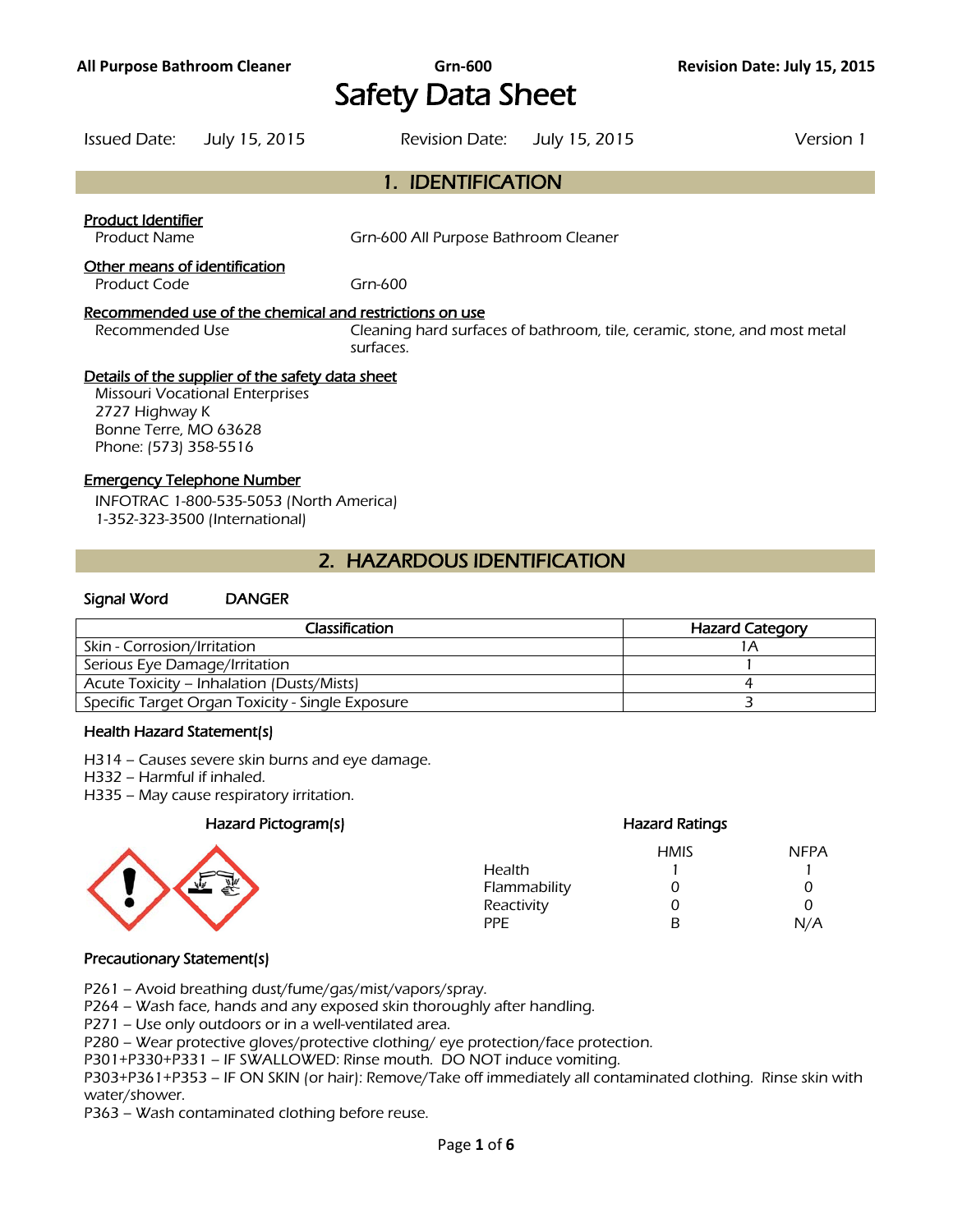#### **All Purpose Bathroom Cleaner Grn-600 Revision Date: July 15, 2015**

P304+P340 – IF INHALED: Remove victim to fresh air and keep at rest in a position comfortable for breathing. P312 – Call a POISON CENTER or doctor/physician if you feel unwell. P305+P351+P338 – IF IN EYES: Rinse cautiously with water for several minutes. Remove contact lenses, if present and easy to do. Continue rinsing. P310 – Immediately call a POISON CENTER or doctor/physician.

#### Potential Health Effects

| <b>Skin Contact</b> | May cause severe skin burns.      |
|---------------------|-----------------------------------|
| Eye Contact         | May cause severe eye damage.      |
| Inhalation          | May cause respiratory irritation. |
| Ingestion           | May be harmful if swallowed.      |

## 3. COMPOSITION/INFORMATION ON INGREDIENT

| <b>Chemical Name/Pure Substance</b>      | CAS#        | Weight-%  |
|------------------------------------------|-------------|-----------|
| Water                                    | 7732-18-5   | 80-85     |
| Glycolic Acid                            | 79-14-1     | $10 - 15$ |
| Nonionic Surfactant                      | Proprietary | $1-5$     |
| Citric Acid                              | 77-97-9     | 0-1       |
| Other components below reportable levels |             | $0 - 1$   |
|                                          |             |           |

\*\*If Chemical Name/CAS No is "proprietary" and/or Weight-% is listed as a range, the specific chemical identity and/or percentage of composition has been withheld as a trade secret.

## 4. FIRST-AID MEASURES

- General Advice If you feel unwell, seek medical advice (show label where possible).
- Eye Contact Rinse cautiously with water for several minutes. Remove contact lenses, if present and easy to do. Continue rinsing. Get medical advice/attention.
- **Skin Contact** Wash off immediately with plenty of water. Take off contaminated clothing. Wash contaminated clothing before reuse. If skin irritation persists, call a physician.
- Inhalation Remove victim to fresh air and keep at rest in a position comfortable for breathing. Call a POISON CENTER or doctor/physician if you feel unwell.
- Ingestion Rinse mouth. Do NOT induce vomiting. Call a POISON CENTER or doctor/physician if you feel unwell.

#### Most important symptoms and effects

Symptoms may include stinging, tearing, redness, swelling, blurred vision, skin irritation, symptoms and pain.

## 5. FIRE-FIGHTING MEASURES

#### Extinguishing Media

Suitable Extinguishing Media: Use extinguishing media that is appropriate to local circumstances. Unsuitable Extinguishing Media: No applicable data available.

#### Specific Hazards Arising from the Chemical

Not determined.

#### Protective equipment and precautions for firefighters

As in any fire, wear self-contained breathing apparatus pressure-demand, MSHA/NIOSH (approved or equivalent) and full protective gear.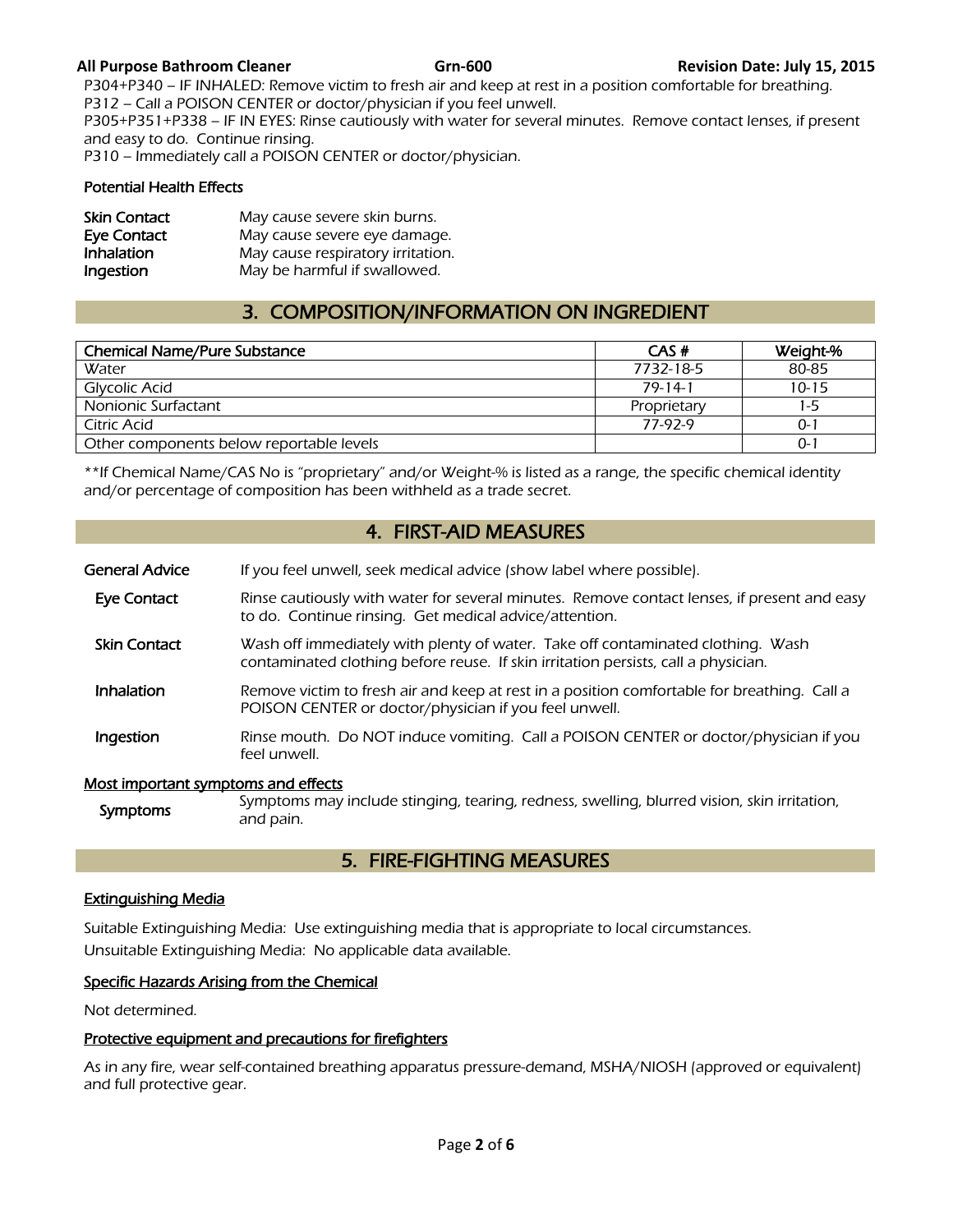6. ACCIDENTAL RELEASE MEASURES

| Personal precautions, protective equipment and emergency procedures |                                                                                         |  |  |
|---------------------------------------------------------------------|-----------------------------------------------------------------------------------------|--|--|
| Personal precautions                                                | Use personal protective equipment as required.                                          |  |  |
| <b>Environmental precautions</b>                                    | See Section 12 for additional ecological information.                                   |  |  |
| Methods and material for containment and clean up                   |                                                                                         |  |  |
| <b>Methods for Containment</b>                                      | Prevent further leakage or spillage if safe to do so.                                   |  |  |
| Methods for Clean up                                                | Keep in suitable, closed containers for disposal at an approved waste<br>disposal site. |  |  |

# 7. HANDLING AND STORAGE

#### Precautions for safe handling

Handle in accordance with good industrial hygiene and safety practice. Use only in well ventilated areas. Do not breathe dust/fume/gas/mist/vapors/spray. Wash face, hands, and any exposed skin thoroughly after handling. Use personal protection recommended in Section 8.

#### Conditions for safe storage, including any incompatibilities

Storage Conditions Keep containers tightly closed in a dry, cool and well-ventilated place. Store locked up. Incompatible Materials Not available.

## 8. EXPOSURE CONTROLS/PERSONAL PROTECTION

| Chemica.<br>Name<br>ÆН | <b>Dupont AEL</b>                                    |
|------------------------|------------------------------------------------------|
| Acid<br>olvcolicد      | つん<br>[WA: 10 mg/m $^{\circ}$<br>Λ.<br>ັ<br><u>.</u> |
|                        |                                                      |

#### Appropriate engineering controls

| <b>Engineering Controls</b>                                           | Apply technical measures to comply with the occupational exposure limits.<br>Government agencies exposure limits take precedence over the exposure<br>limits expressed on this SDS where applicable. |  |  |
|-----------------------------------------------------------------------|------------------------------------------------------------------------------------------------------------------------------------------------------------------------------------------------------|--|--|
| Individual protection measures, such as personal protective equipment |                                                                                                                                                                                                      |  |  |
| Eye/Face Protection                                                   | Wear approved safety glasses.                                                                                                                                                                        |  |  |
| Skin and Body Protection                                              | Wear appropriate clothing to prevent repeated or prolonged skin contact.                                                                                                                             |  |  |
| <b>Respiratory Protection</b>                                         | Ensure adequate ventilation, especially in confined areas.                                                                                                                                           |  |  |
| <b>General Hygiene Considerations</b>                                 | Do not eat, drink, or smoke when using this product. Wash contaminated<br>clothing before reuse. Handle in accordance with good industrial hygiene<br>and safety practice.                           |  |  |

## 9. PHYSICAL AND CHEMICAL PROPERTIES

#### **Appearance**

**pH** 3.5-5.5 6-7 at 1:128 to 1:10 dilution Melting Point/Freezing Point Boiling Point/Boiling Range Flash Point **Evaporation Rate** Not available Flammability (Solid, Gas) Liquid- Not applicable

F (approx. -2 to -1  $^{\circ}$ C) F (>93.3 °C)  $F( >82.2 °C)$ 

**Physical State Citrus Citrus Liquid Citrus Contract Citrus Citrus Citrus Color Color Colorless Color Color Color Color Threshold** Not Determined

### Property **Contract Contract Contract Contract Contract Contract Contract Contract Contract Contract Contract Contract Contract Contract Contract Contract Contract Contract Contract Contract Contract Contract Contract Contr**

Page **3** of **6**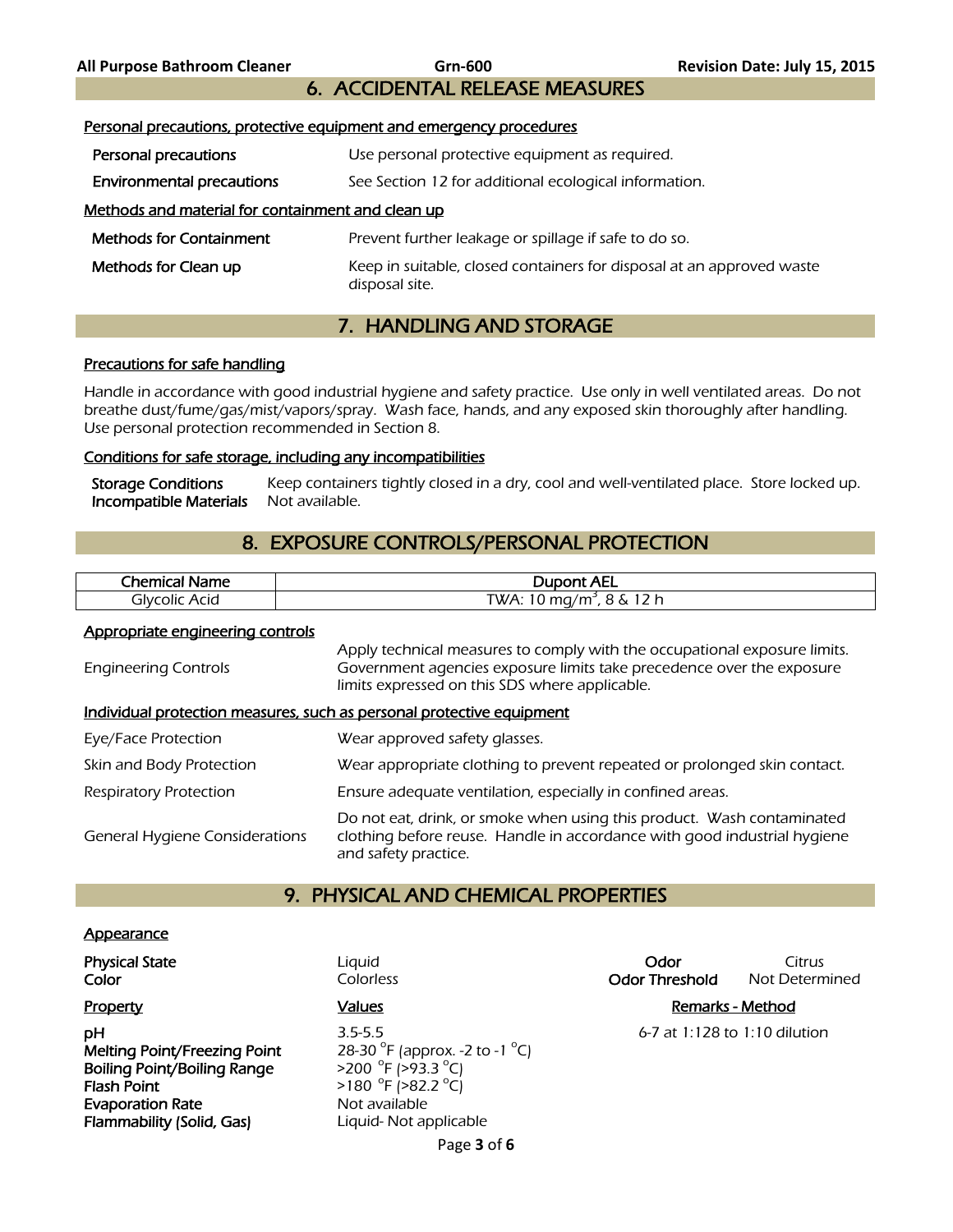Upper Flammability Limits Not available Lower Flammability Limits<br>
Vapor Pressure<br>
Not available Vapor Pressure<br>
Vapor Density<br>
Vapor Density<br>
Vapor Density Vapor Density Specific Gravity 1.005-1.008 Water Solubility **Complete** Solubility in other solvents Not available Partition Coefficient Not available Auto-ignition Temperature Mot available Decomposition Temperature Mot available Viscosity **Not available** Not available Explosive Properties<br>
Oxidizing Properties<br>
Not available **Oxidizing Properties** 

## 10. STABILITY AND REACTIVITY

| Reactivity                                        | Not reactive under normal conditions.             |  |
|---------------------------------------------------|---------------------------------------------------|--|
| <b>Chemical Stability</b>                         | Stable under recommended storage conditions.      |  |
| <b>Conditions to Avoid</b>                        | High temperatures. Keep out of reach of children. |  |
| Incompatible materials                            | May react with strong alkalis.                    |  |
| <b>Hazardous Decomposition</b><br><b>Products</b> | None known based on information supplied.         |  |
| <b>Hazardous Polymerization</b>                   | Not available.                                    |  |

## 11. TOXICOLOGICAL INFORMATION

| Component                      | Oral LD50                                | Dermal LD50                                               |
|--------------------------------|------------------------------------------|-----------------------------------------------------------|
| Glycolic Acid<br>ICAS 79-14-11 | 2,040 mg/kg (Rat)                        | $>5,000$ mg/kg (Human)                                    |
| Citric Acid<br>(CAS 77-92-9)   | 5,040 mg/kg (Mouse)<br>6,730 mg/kg (Rat) | 42 mg/kg (Mouse)<br>330 mg/kg (Rabbit)<br>883 mg/kg (Rat) |

#### Information on likely routes of exposure

| Eye contact                                                                         | May cause damage to the eyes.                                                                                                                                  |  |
|-------------------------------------------------------------------------------------|----------------------------------------------------------------------------------------------------------------------------------------------------------------|--|
| Skin contact                                                                        | May cause skin corrosion.                                                                                                                                      |  |
| Ingestion                                                                           | May cause damage to the mouth, throat, and stomach.                                                                                                            |  |
| Inhalation                                                                          | Not a likely inhalation hazard. But could cause respiratory irritation.                                                                                        |  |
| Symptoms related to the physical,<br>chemical, and toxicological<br>characteristics | Symptoms may include stinging, tearing, redness, swelling, blurred vision,<br>irritation, and pain.                                                            |  |
| Carcinogenicity<br>Reproductive toxicity<br><b>Toxicological information</b>        | Not considered to be a carcinogen by IARC, ACGIH, NTP, or OSHA.<br>Not expected to be harmful to reproductivity.<br>No further relevant information available. |  |

## 12. ECOLOGICAL INFORMATION

### **Ectotoxicity**

| Component     | <b>LC50</b>                                               | ErC50                                                             | <b>EC50</b>                                  |
|---------------|-----------------------------------------------------------|-------------------------------------------------------------------|----------------------------------------------|
| Glycolic Acid | Pimephales promelas<br>(fathead minnow) 164<br>mg/L, 96 h | Pseudokirchneriella<br>subcapitata (green algae)<br>44 mg/L, 72 h | Daphnia magna (water<br>flea) 141 mg/L, 48 h |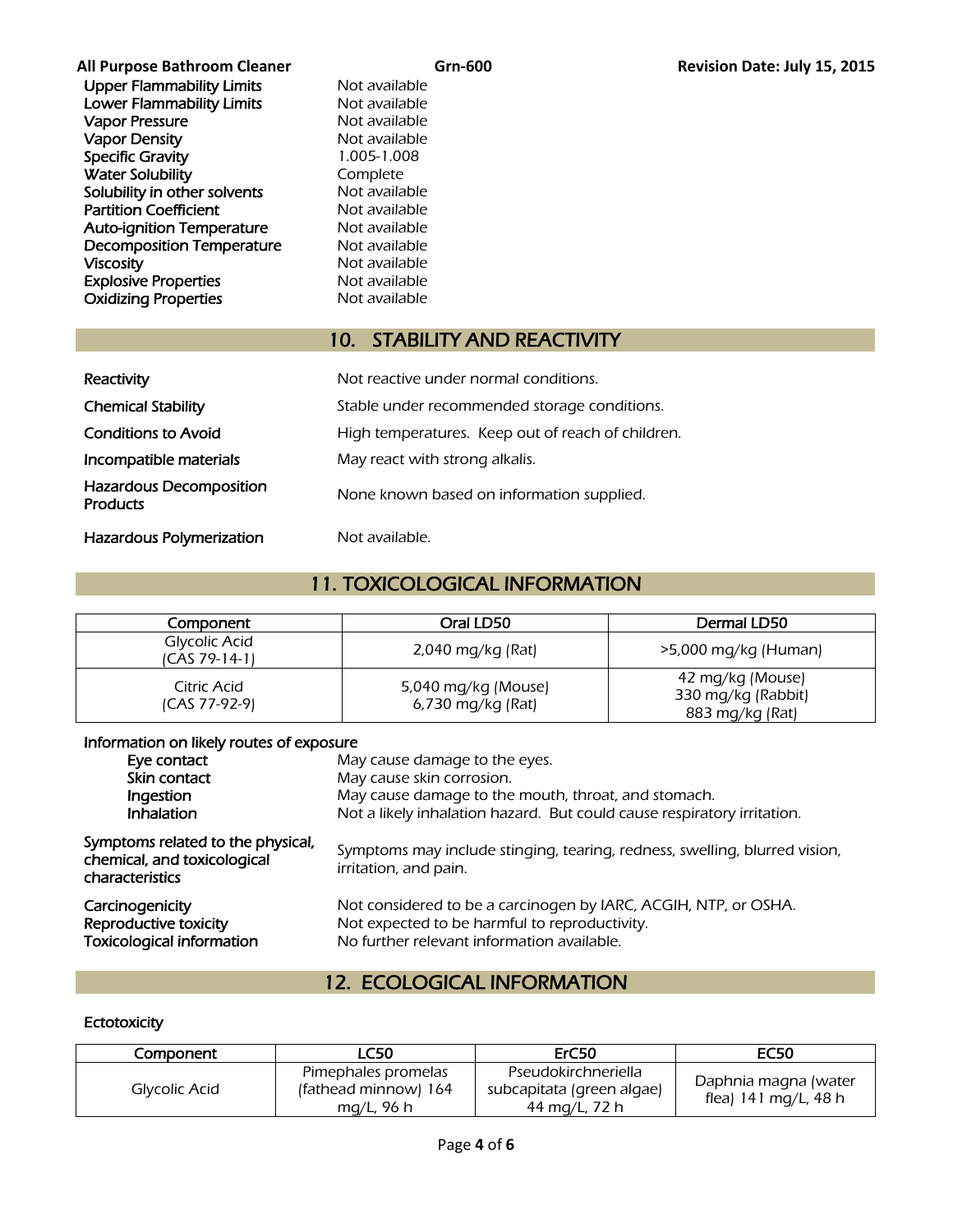| All Purpose Bathroom Cleaner<br>Persistence and degradability | Grn-600<br>Components of this product are readily biodegradable.                                                               | Revision Date: July 15, 2015 |
|---------------------------------------------------------------|--------------------------------------------------------------------------------------------------------------------------------|------------------------------|
| Bioaccumulative potential                                     | No data available.                                                                                                             |                              |
| Other adverse effects                                         | No further relevant data available.                                                                                            |                              |
|                                                               | <b>13. DISPOSAL CONSIDERATIONS</b>                                                                                             |                              |
| <b>Disposal Instructions</b>                                  | Dispose of in accordance with local, regional, and national laws and<br>regulations.                                           |                              |
| Hazardous Waste Code                                          | Not available.                                                                                                                 |                              |
| Waste from residues / unused<br>products                      | Dispose of in accordance with local, regional, and national laws and<br>regulations.                                           |                              |
| <b>Contaminated Packaging</b>                                 | Do not re-use empty containers. Treat the same as unused product due to<br>residues being left in container.                   |                              |
|                                                               | <b>14. TRANSPORT INFORMATION</b>                                                                                               |                              |
| <b>Note</b>                                                   | Please see current shipping paper for most up to date shipping information,<br>including exemptions and special circumstances. |                              |

| DOT I.D. Number<br><b>DOT Proper Shipping Name</b> | UN3265<br>Corrosive liquid, acidic |
|----------------------------------------------------|------------------------------------|
| <b>DOT Hazard Classes:</b>                         |                                    |
| US DOT                                             | 8                                  |
| Road (ADR)                                         | 8                                  |
| Air (ICAO/IMDG)                                    | 8                                  |
| Sea (IMO/IMDG)                                     | 8                                  |
| <b>Packing Group</b>                               | Ш                                  |
| <b>DOT Label</b>                                   | 8                                  |

## 15. REGULATORY INFORMATION

#### U.S. Federal Regulations

Contents of this SDS comply with OSHA Hazard Communication Standard CFR 1910.1200.

#### OSHA Hazard Communication Standard (29 CFR 1910.1200)

( X ) Hazardous ( ) Non- Hazardous

#### SARA TITLE III

Section 302/304 Extremely Hazardous Substances: No Section 311/312 (40CFR370) Hazardous Categories: No Section 313 Contains the following SARA 313 Toxic Release Chemicals: No

#### **CERCLA**

CERCLA Regulatory Mot regulated.

#### State Regulations California Prop 65

 This product may contain the following ingredient(s) known to the state of California to cause cancer, birth defects or other reproductive harm: None.

#### Inventories

All components are either listed or exempt on the United States Toxic Substances Control Act Inventory.